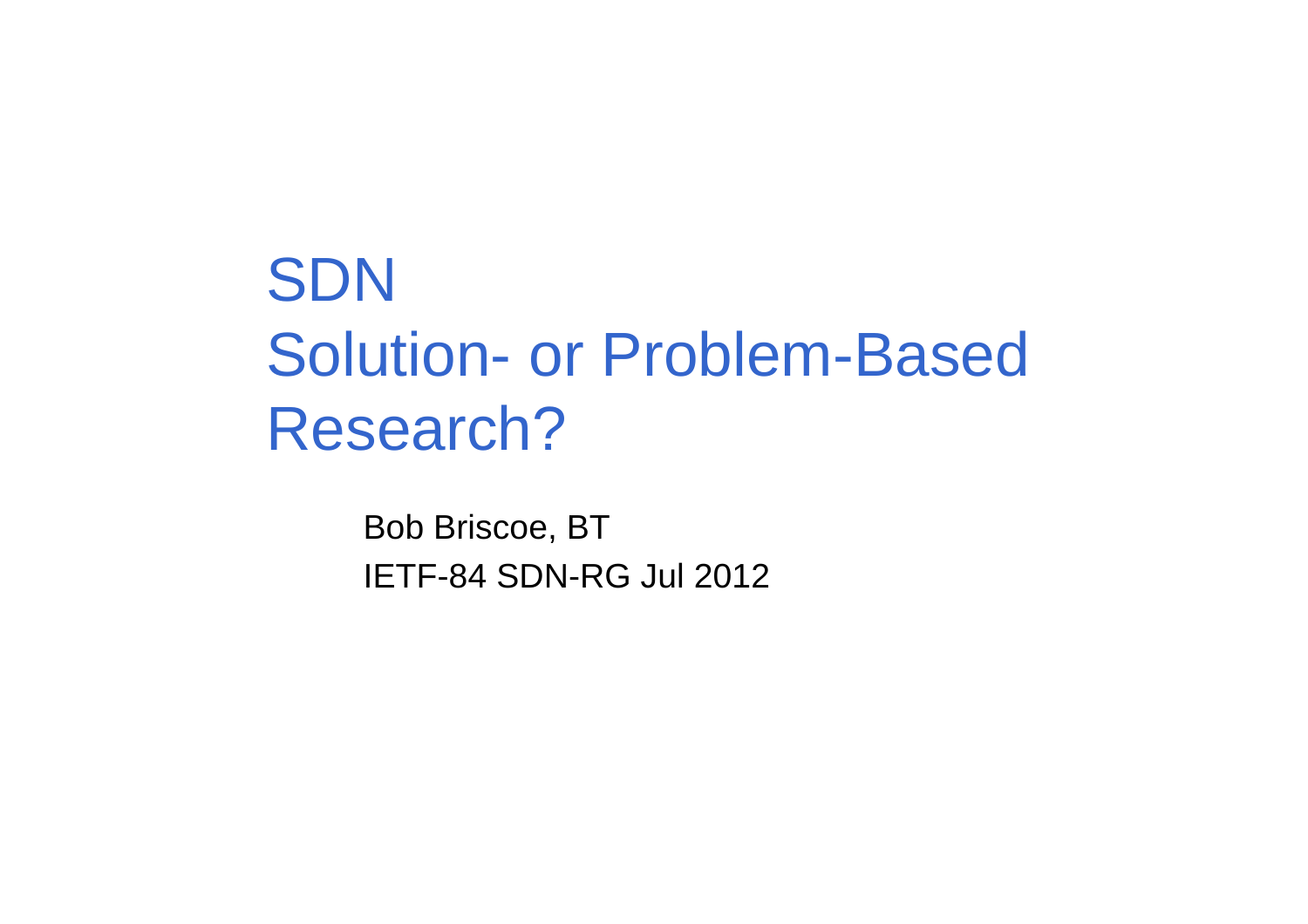## IRTF is generally problem-focused

- •Routing
- Congestion Control
- Network Complexity
- •Delay-Tolerant Networking
- •Network Management
- •…

one recent exception

- $\bullet$ HIP (host identity protocol)
- SDN another exception?
	- $\bullet$  aimed at sufficiently many different problems
	- • solution-based r-g could make sense, but...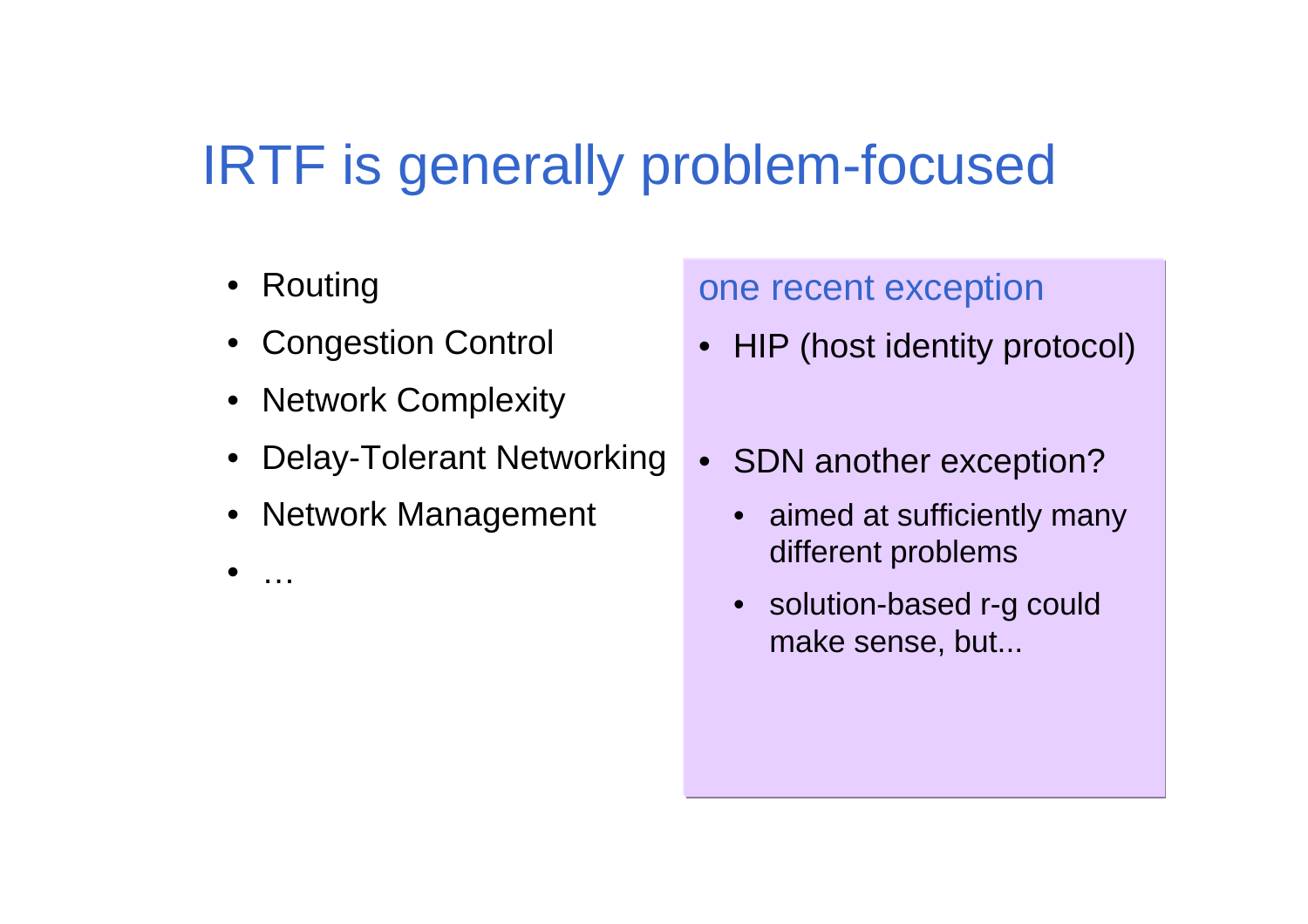# solution-focused or problem-focused?

#### solution-focused?

- • assume SDN, then solve outstanding potential problems with it? e.g.
	- $\bullet$ policy complexity
	- •modelling scalability
	- $\bullet$ inter-domain
	- validation of evolvability claims
	- ... see mailing list & other presentations (esp. Dave Ward's IAB plenary) for dozens more suggestions

#### problem-focused?

- pre-standards convergence on best approach to solve a problem?•
	- $\bullet$ how does centralised FIB distribution compare vs decentralised vs hybrid?
	- $\bullet$  is it best for forwarding isolation to be independent of performance isolation for virtual networks?
	- is it best to use the same architecture for FIB distribution and for config?
	- how best to do multipath & traffic engineering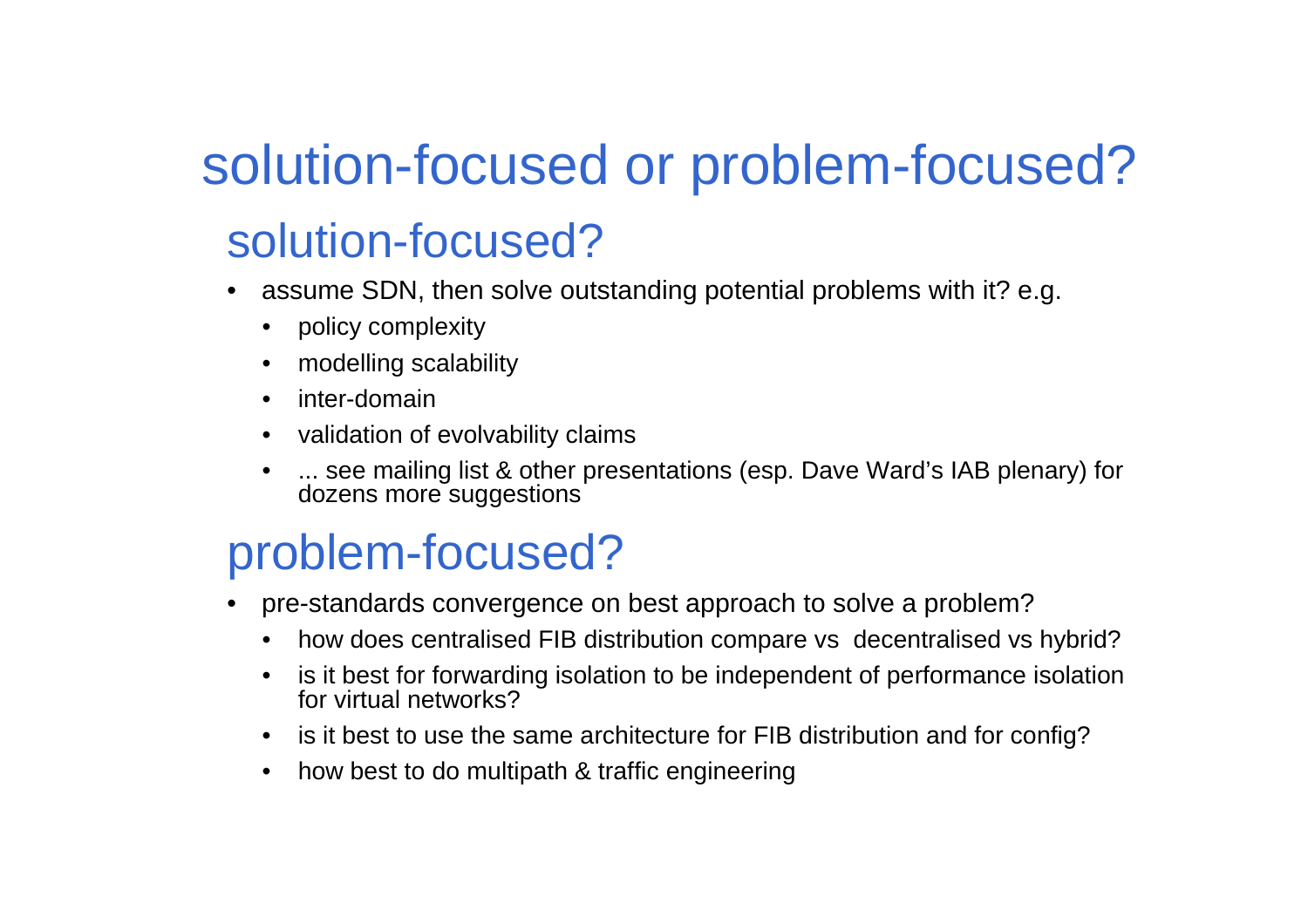### boiling a small lake

- solution-focused
	- makes the work concrete
	- but answers will either be SDN OK or SDN not OK
	- not a good model of the real choices facing us
- problem-focused
	- preferred
	- but leads to ocean-boiling
- some thoughts on narrowing scope
	- for discussion…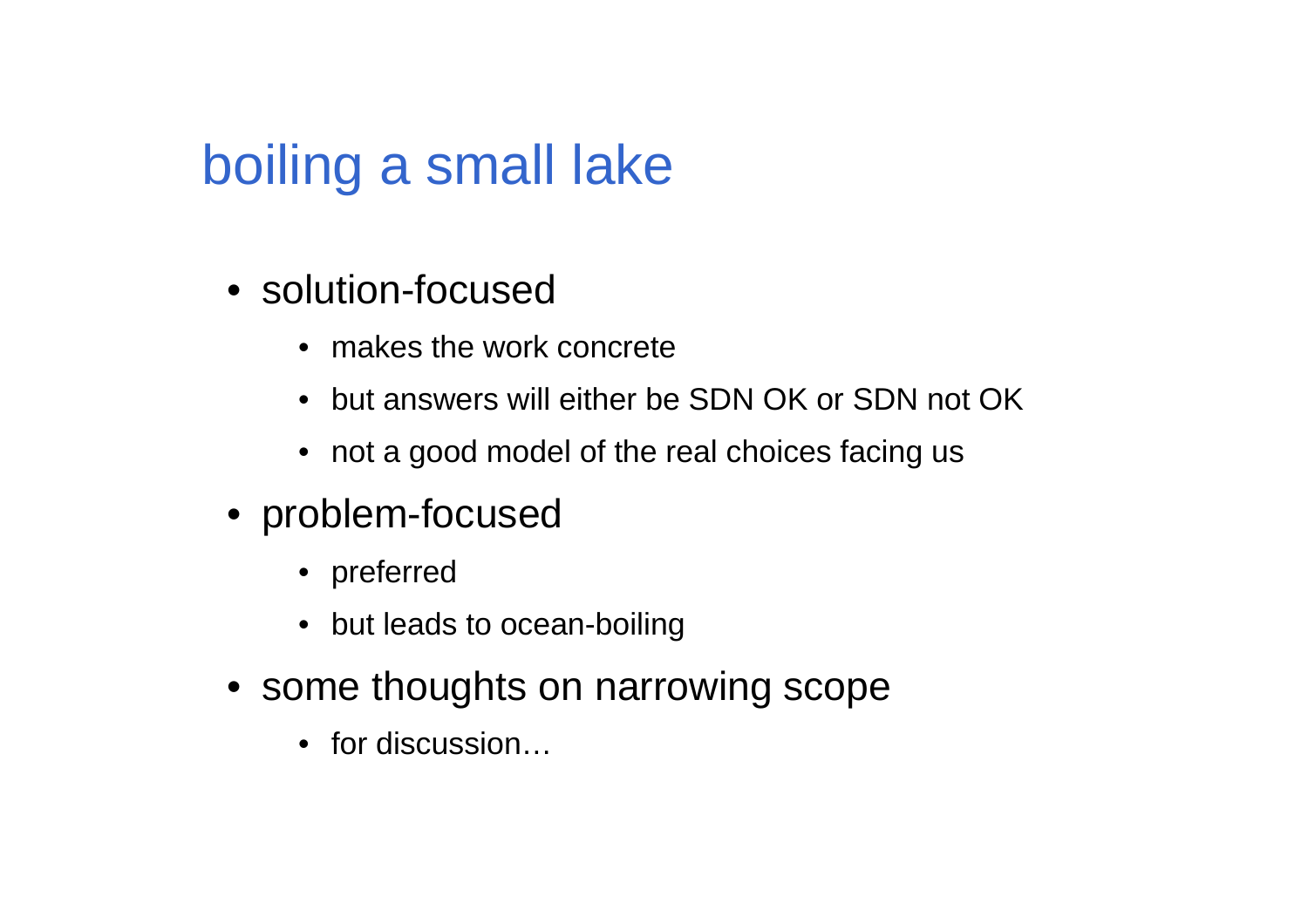#### 3 Strategic Networking Paradigmsfor Network Operators

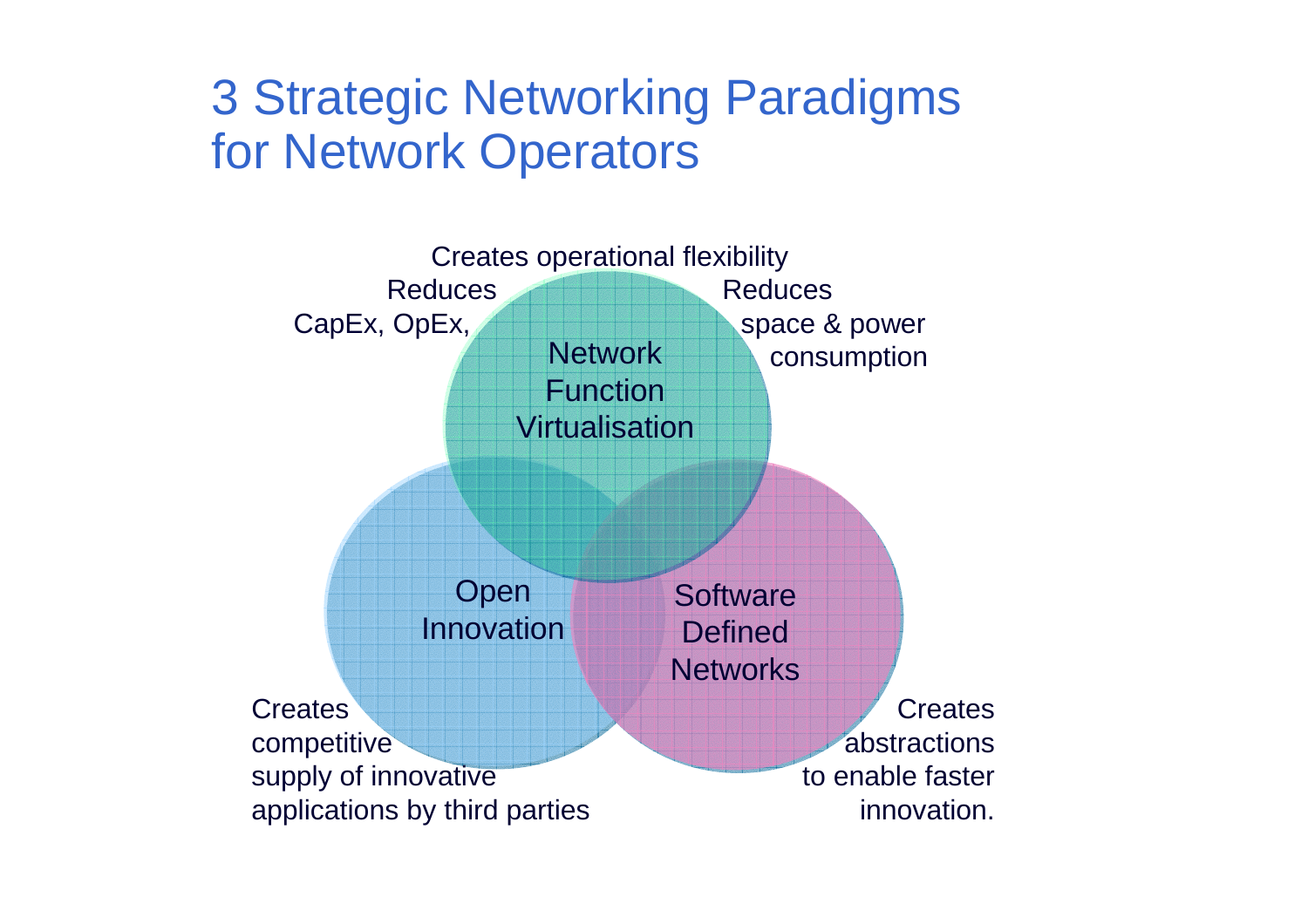## mapping of technologies to problems



- •we could focus on solving a particular problem (column)
- • we could also ask
	- •is an integrated solution (multi-column) good?
	- or "do one thing and do it well" so operators can pick & choose rather than lock-in to an über-solution?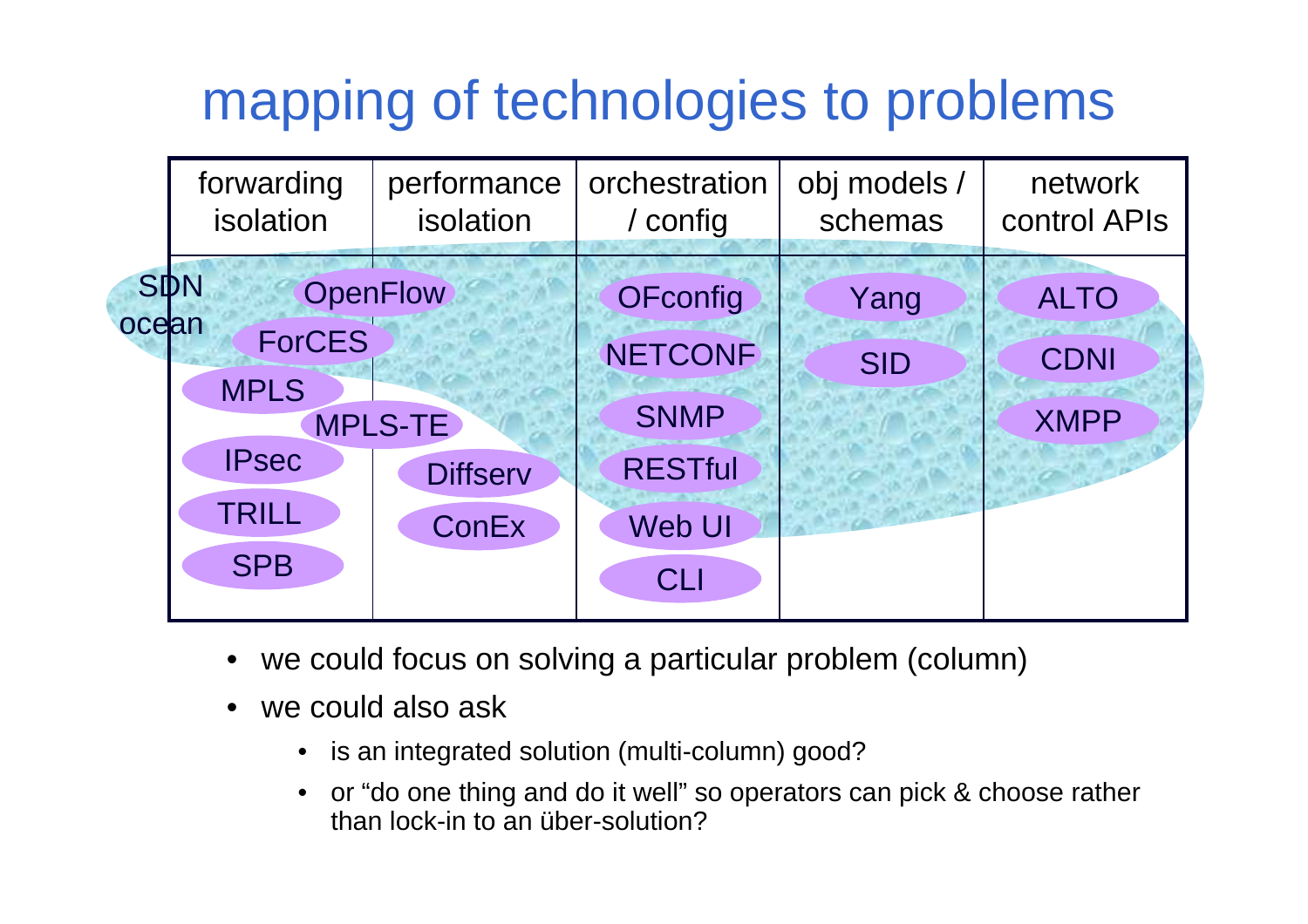## position

- solution-focused too narrow
- problem-focused too broad

- solution-prompted just right
	- prefer to use SDN as a prompt to re  $-$  evaluate
	- provokes questioning of traditional approaches
	- doesn't require us to assume SDN is the answer